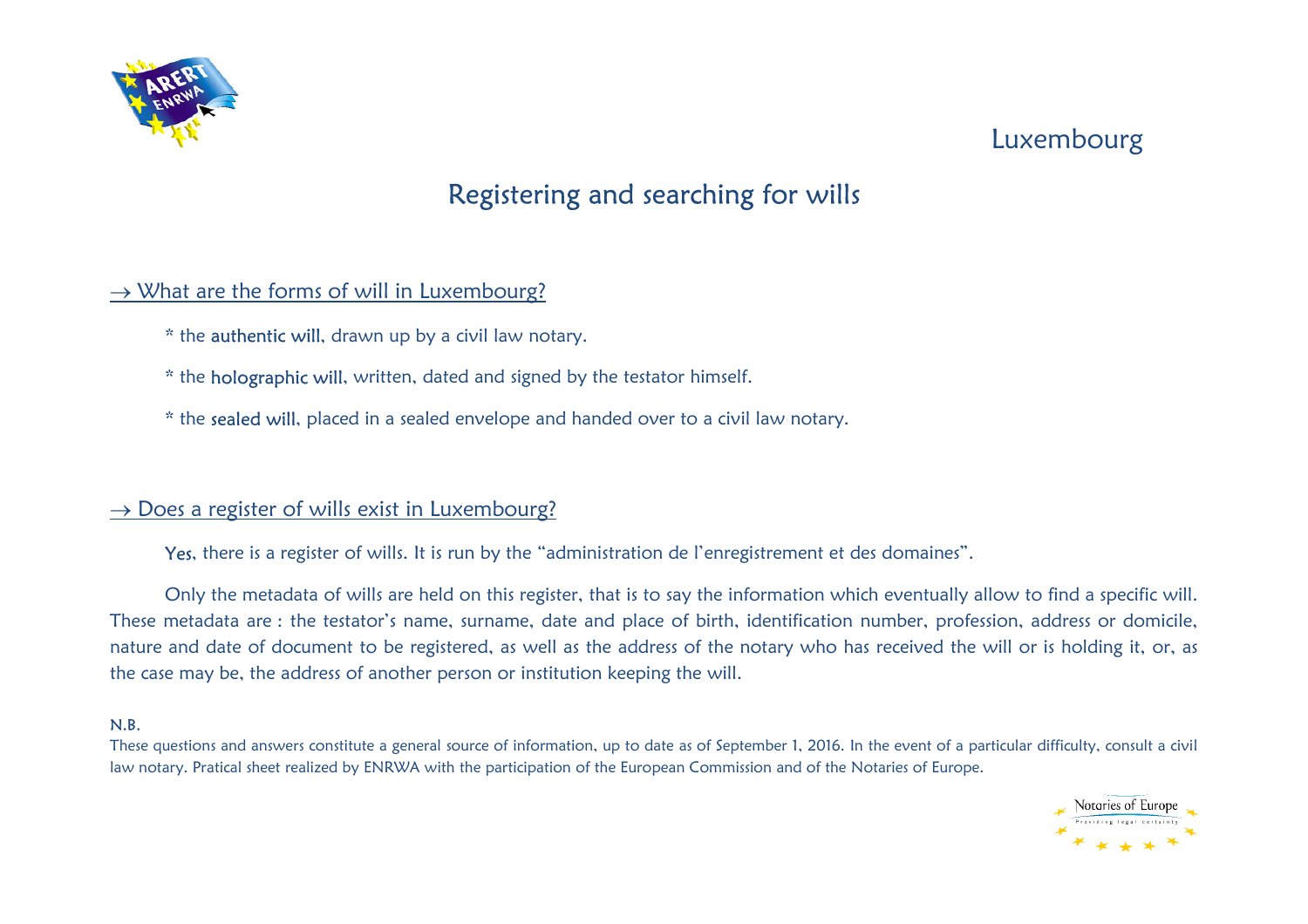



I. The registration of a will

 $\rightarrow$  Why register a will?

A will which is not found is deemed to be a non-existent will. It is mandatory to register wills which are deposited with a civil law notary. However, it is not mandatory to record holographic wills in the register, except if they are deposited with a civil law notary.

This is why entering a will in the above mentioned register is recommended. By doing so, the testator can be sure that his last wishes will be found and respected after his death.

In addition, although it is possible to draft a holographic or sealed will oneself, the assistance of a law professional and in particular a civil law notary is particularly valuable since he is a specialist in the matter. His advice enables the testator to draw up a will which respects the law and which therefore does not run the risk of being declared null and void.

#### N.B.

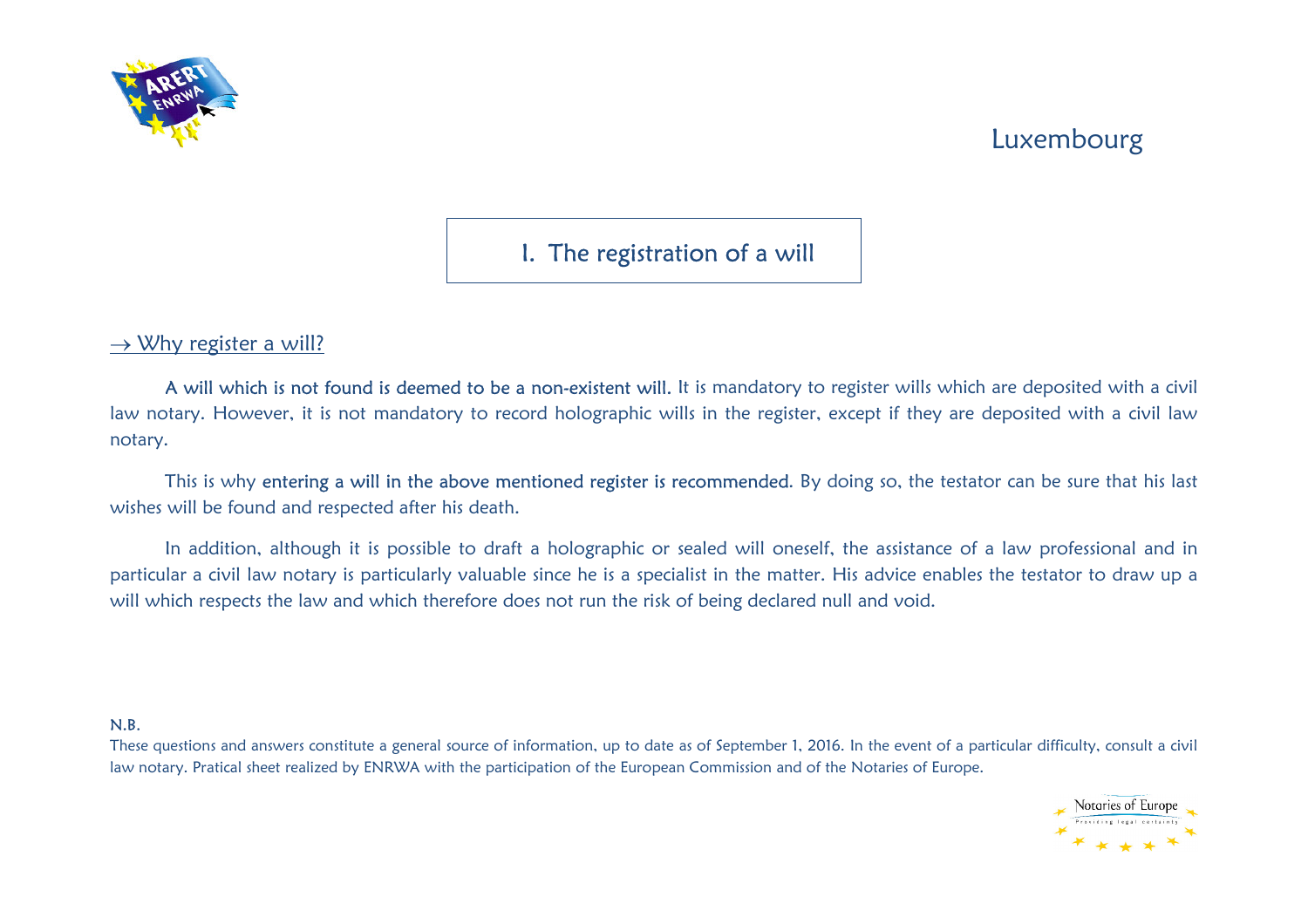

## Luxembourg

### $\rightarrow$  Who can carry out the registration?

The testator may most notably deposit his will with a civil law notary, a lawyer or a financial institution. A civil law notary who has a will in his possession must enter the above mentioned information it in the register.

#### $\rightarrow$  Who keeps the will?

Wills are kept in the place where they have been deposited. If the testator has entered his holographic will in the register himself, he shall keep his will in the place of his choice (at home, in a safe etc.).

### $\rightarrow$  Can the testator's family members consult the register while he is still alive?

No, the existence of a will and its content remain secret during the entire life of the testator.

### $\rightarrow$  How much does it cost to register a will?

The cost of registration of a will amounts to  $9.92 \in$ .

#### N.B.